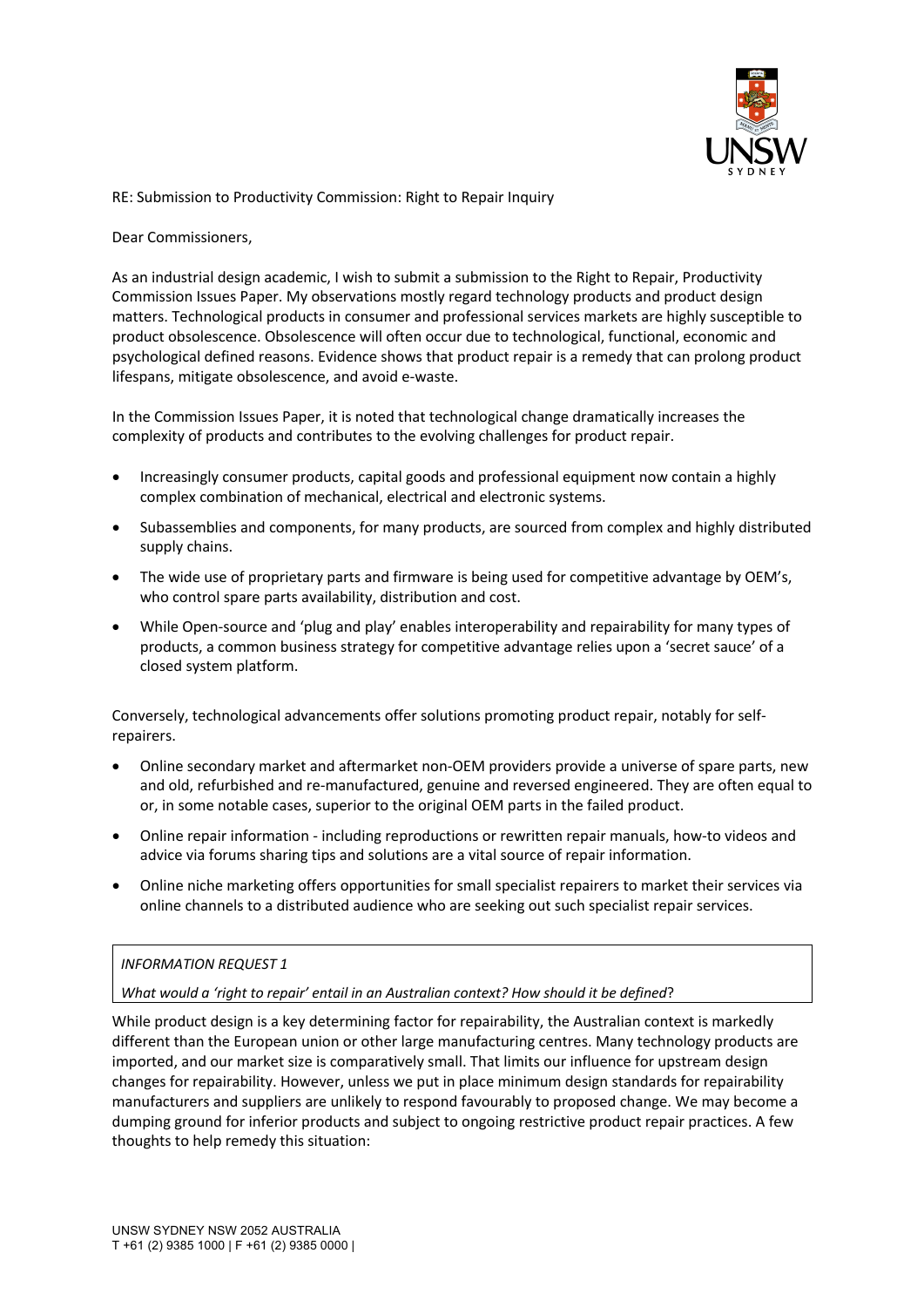

- Harmonisation with EU regulations and other large manufacturing centres, so to exert multilateral influence on product manufacturers.
- Public labelling/infographic scheme not dissimilar to the Energy Rating Label schemes. This could include a range of indicators, such as - manufactures declaration of availability of spare parts, parts available for self-repair, designed for disassembly assessments, end of life treatments.
- While consumer organisations consumer advocacy organisations, such as Choice, have helped raise awareness amongst Australian consumers about product durability and repair, there is little guidance for manufacturers, distributors and retailers other than ACL.
- Australian Standards have a role to play. But Standards should be freely and accessible for noncommercial use. Currently they are costly and difficult to access. Standards Australia should be brought back into government control and made freely available via public libraries and limited online viewing. By doing so standards information would be available to educate manufacturers, distributors and consumers.

# *INFORMATION REQUEST 2*

*a) What types of products and repair markets should the Commission focus on?*

*b) Are there common characteristics that these products share (such as embedded technology and software or a high/low degree of product durability), and which characteristics would allow policy issues to be considered more broadly?*

*c) If there are particular products that the Commission should focus on, what are the unique issues in those product repair markets that support such a focus?*

Any product that contains a circuit board, an antenna, battery and/or a cord should be a priority for improving product repair action.

- Increasingly, these technology products rely upon microprocesses and embedded firmware systems. When they fail, they are usually replaced rather than repaired, which is then dependent upon the availability of replacement parts. An example of this scenario would be the replacement of a failed circuit board controller in a dishwasher. Generally, with an older machine there is an increased likelihood for the unavailability of replacement parts. OEM parts, if available, are often inflated in price. In addition to the cost of the spare parts is the cost of the repair services (labour). An all-toofamiliar outcome is to replace the product rather than attempt a repair.
- Batteries in mobile powered devices require periodic replacement as they degrade overtime. Products containing batteries should be replaceable as they are a semi-consumable component. Degraded battery performance often becomes a catalyst for initiating a response to replace rather than repair.
- Many products are designed with no regard for repair or end-of-life. Some are 'sealed for life', while others require specialist tooling for disassembly and servicing. This is an unnecessary product design obstacle.
- The repair of technology devices often relies upon the replacement of subassemblies rather than individual components.
- As described above, circuit boards and batteries, in particular, need to be managed in a closed-loop system to avoid e-waste and recapture valuable materials for manufacture.